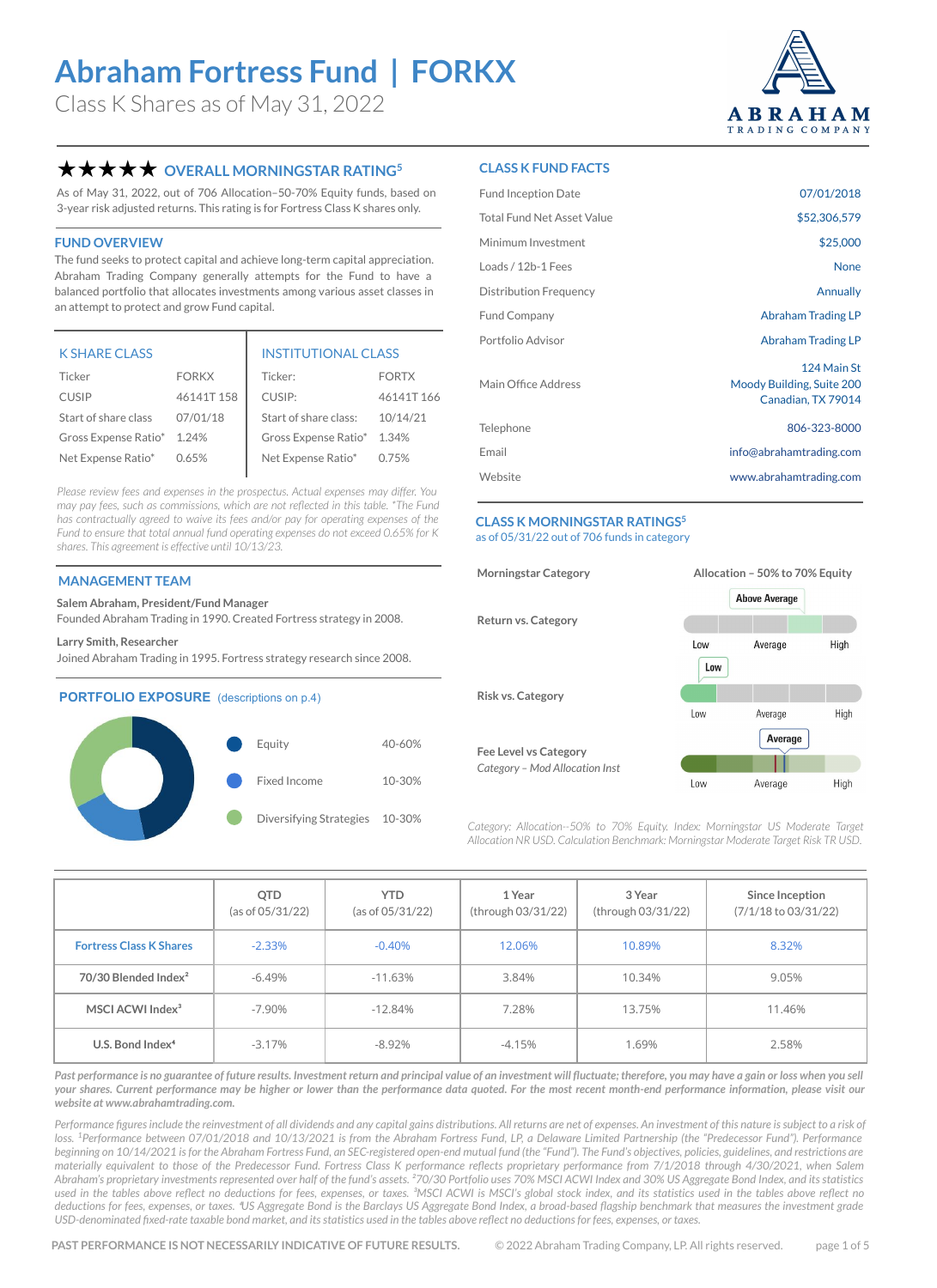

#### **FORTRESS CLASS K MONTHLY & ANNUAL RETURNS** as of 05/31/22, net of Class K fees

|      | Jan       | Feb       | Mar       | Apr                      | May       | Jun                      | Jul      | Aug      | Sep      | Oct       | Nov                      | Dec.                     | <b>YTD</b> |
|------|-----------|-----------|-----------|--------------------------|-----------|--------------------------|----------|----------|----------|-----------|--------------------------|--------------------------|------------|
| 2018 |           | ۰.        | -         | $\overline{\phantom{a}}$ | $\sim$    | $\sim$                   | $-0.05%$ | 3.83%    | 2.10%    | $-4.44%$  | $-0.17%$                 | -3.34%                   | $-2.30\%$  |
| 2019 | 1.72%     | $-0.44\%$ | $-0.01%$  | 2.06%                    | -4.98%    | 3.68%                    | 2.58%    | $-2.11%$ | 2.16%    | 0.52%     | 2.68%                    | 0.89%                    | 8.76%      |
| 2020 | 2.40%     | $-1.91%$  | $-1.20\%$ | 5.24%                    | 1.77%     | $-0.79\%$                | 1.62%    | 0.72%    | $-1.88%$ | $-1.96\%$ | 6.06%                    | 2.98%                    | 13.40%     |
| 2021 | $-3.50%$  | 1.57%     | 2.00%     | 3.79%                    | 1.80%     | 0.54%                    | 2.00%    | 0.52%    | $-1.88%$ | 1.90%     | $-1.08\%$                | 2.01%                    | 9.87%      |
| 2022 | $-2.97\%$ | $0.00\%$  | 5.10%     | $-1.36\%$                | $-0.98\%$ | $\overline{\phantom{a}}$ | ۰.       | $\sim$   | -        | $\sim$    | $\overline{\phantom{a}}$ | $\overline{\phantom{a}}$ | $-0.40%$   |

Past performance is no guarantee of future results. Investment return and principal value of an investment will fluctuate; therefore, you may have a gain or loss when you sell your shares. Current performance may be higher or lower than the performance data quoted. For the most recent month-end performance information, please visit our *website at [www.abrahamtrading.com](http://www.abrahamtrading.com).* 

#### **MORNINGSTAR TRAILING RETURNS COMPARISON**⁵ as of May 31, 2022

#### **COMMON STOCK EXPOSURE**

Investment as as of Mar 31, 2022, Category as of Apr 30, 2022

| Total Return %               | 1-Year   | 3-Year | <b>Sectors</b><br><b>A.</b> Basic Materials           |
|------------------------------|----------|--------|-------------------------------------------------------|
| <b>FORKX</b>                 | 3.59%    | 11.16% | yclical<br>Consumer Cyclical                          |
|                              |          |        | <b>C</b> Financial Services                           |
| Category                     | $-4.81%$ | 8.15%  | <b>Real Estate</b>                                    |
|                              |          |        | <b>Communication Services</b>                         |
| Index                        | $-5.75%$ | 8.38%  | Sensitive<br><b>C</b> Energy                          |
| Quartile Rank                |          |        | $\bullet$ Industrials                                 |
|                              |          |        | <b>R</b> Technology                                   |
| Percentile Rank              | 5        | 11     | Consumer Defensive                                    |
|                              |          |        | <b>Defensive</b><br>$\left  \cdot \right $ Healthcare |
| # of Investments in Category | 755      | 706    | <b>Utilities</b>                                      |
|                              |          |        |                                                       |

*Category: Allocation--50% to 70% Equity. Index: Morningstar US Moderate Target Allocation NR USD. Earliest available June 30, 2018. Time periods greater than 1 year are annualized.* 

#### **COMMON STOCK MARKET CAP**

Investment as of Mar 31, 2022, Category as of Apr 30, 2022**<sup>6</sup> Size FORKX % Cat Avg %** Giant | 13.22% | 25.98% Large 8.96% 16.74% Mid 3.85% 10.74%  $Small$   $0.00\%$   $2.98\%$ Micro 0.00% 0.75%

#### **OTHER PORTFOLIO STATS<sup>6</sup>**

see p 5 for definitions

| Turnover Rate (as of 12/31/21)                     | 25%        |
|----------------------------------------------------|------------|
| Fixed Income Weighted Duration<br>(as of 03/31/22) | $6.01$ yrs |

#### **MORNINGSTAR EQUITY STYLEBOX<sup>®</sup>** as of Mar 31, 2022**<sup>6</sup>**



### **TOP 10 EQUITY HOLDINGS**

 $\blacksquare$  Investment %

1.36

10.35

11.66

1.36

9.36

2.47

6.07

22.94

5.87

11.79

16.77

**I** Category %

4.14

10.59

15.17

3.24

7.97

4.59

10.44 20.18

6.59

13.93

3.16

| <b>IDE TO FROIT LIBRATION</b><br>% of net assets as of Mar 31, 2022 $^{\sf o}$ |       |  |  |
|--------------------------------------------------------------------------------|-------|--|--|
| Apple, Inc.                                                                    | 2.13% |  |  |
| Microsoft Corp.                                                                | 1.72% |  |  |
| Alphabet, Inc.                                                                 | 1.38% |  |  |
| Amazon.com, Inc.                                                               | 1.23% |  |  |
| Tesla, Inc.                                                                    | 0.77% |  |  |
| Berkshire Hathaway                                                             | 0.59% |  |  |
| NVIDIA Corp.                                                                   | 0.51% |  |  |
| Meta Platforms Inc                                                             | 0.46% |  |  |
| Visa Inc                                                                       | 0.36% |  |  |
| UnitedHealth Group Inc                                                         | 0.36% |  |  |
|                                                                                |       |  |  |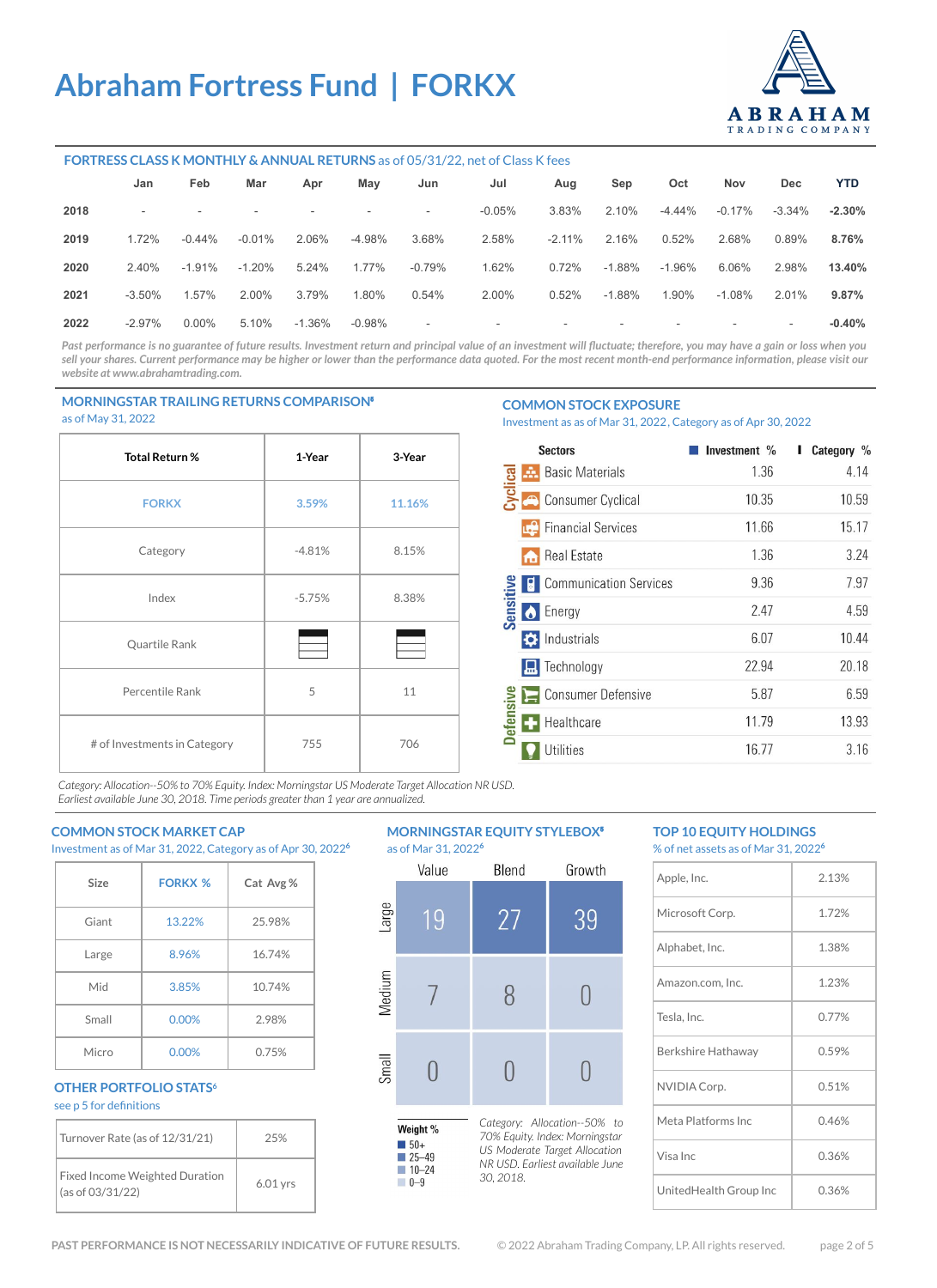

#### **MORNINGSTAR RISK, VOLATILITY\*, & PORTFOLIO MEASURES**⁵ as of May 31, 2022, see p 5 for definitions

| <b>Trailing</b>           | <b>FORKX</b> | Category  | Index     |
|---------------------------|--------------|-----------|-----------|
| Alpha                     | 6.67         | 0.77      |           |
| Beta                      | 0.52         | 1.03      |           |
| $R^2$                     | 53.70        | 91.79     |           |
| Sharpe Ratio              | 1.26         | 0.65      | 0.71      |
| <b>Standard Deviation</b> | 8.21         | 12.36     | 11.50     |
| Max Drawdown              | $-4.97%$     | $-14.71%$ | $-12.52%$ |

*Category: Allocation--50% to 70% Equity. Index: Morningstar US Moderate Target Allocation NR USD. Earliest available June 30, 2018. Time periods greater than 1 year are annualized. Tax-adjusted returns are calculated using load. \*Volatility is a statistical measure of the dispersion of returns for a given security or market index.*

#### **Growth of a \$10,000 Investment Since Inception** (July 1, 2018 to May 31, 2022)



*This chart illustrates the performance of a hypothetical \$10,000 investment made in the Fund as of July 1, 2018. It assumes reinvestment of dividends and capital gains, but does not reflect the effect of any applicable sales charge or redemption fees. ²70/30 Portfolio uses 70% MSCI ACWI Index and 30% US Aggregate Bond Index, and its statistics used in the tables above reflect no deductions for fees, expenses, or taxes. This chart does not imply any future performance. Past performance is no* 



*guarantee of future results.*

#### **Drawdown\* Comparison for Fortress<sup>1</sup> and MSCI ACWI<sup>3</sup> Since Inception (July 1, 2018 to May 31, 2022)**



*\*A drawdown is a peak-to-trough decline during a specific period for an investment fund, or trading account. Performance data quoted represents past performance; past performance does not guarantee future results. ²MSCI ACWI is MSCI's global stock index, and its statistics used in the tables above reflect no deductions for fees, expenses, or taxes. An investment of this nature is subject to a risk of loss.* 

#### **MSCI ACWI**² **Fortress Fund Class K<sup>®</sup>**

#### **Volatility Comparison of Fortress vs 70/30 Portfolio\***

| Volatility*<br>(Standard Deviation)          | FORKX <sup>1</sup> | 70/30 Portfolio <sup>2</sup> | MSCI ACWI <sup>3</sup> | US Aggr Bond Index <sup>4</sup> |
|----------------------------------------------|--------------------|------------------------------|------------------------|---------------------------------|
| 1 Year<br>$(05/31/21 - 05/31/22)$            | 8.42%              | 10.40%                       | 14.87%                 | 5.13%                           |
| Since Inception<br>$(07/01/2018 - 05/31/22)$ | 8.71%              | 12.40%                       | 17.23%                 | 4.34%                           |

*\*Volatility is a statistical measure of the dispersion of returns for a given security or market index. 1 Year Volatility is annualized based on daily numbers. Since Inception Volatility is annualized based on monthly numbers.* 

**FORTRESS ASSET ALLOCATION** as of Mar 31, 2022**<sup>6</sup>**

| <b>Domestic Equities</b>       | 38% |
|--------------------------------|-----|
| <b>International Equities</b>  | 8%  |
| <b>Fixed Income</b>            | 13% |
| <b>Diversifying Strategies</b> | 20% |
| Cash & Cash Equivalents        | 21% |

*Review the fund's portfolio and other investment details in the prospectus and semi-annual report at [abrahamtrading.com.](http://www.abrahamtrading.com) See page 4 and 5 of this fact sheet for definitions and more details about Fortress, its strategy, and the data presented here.*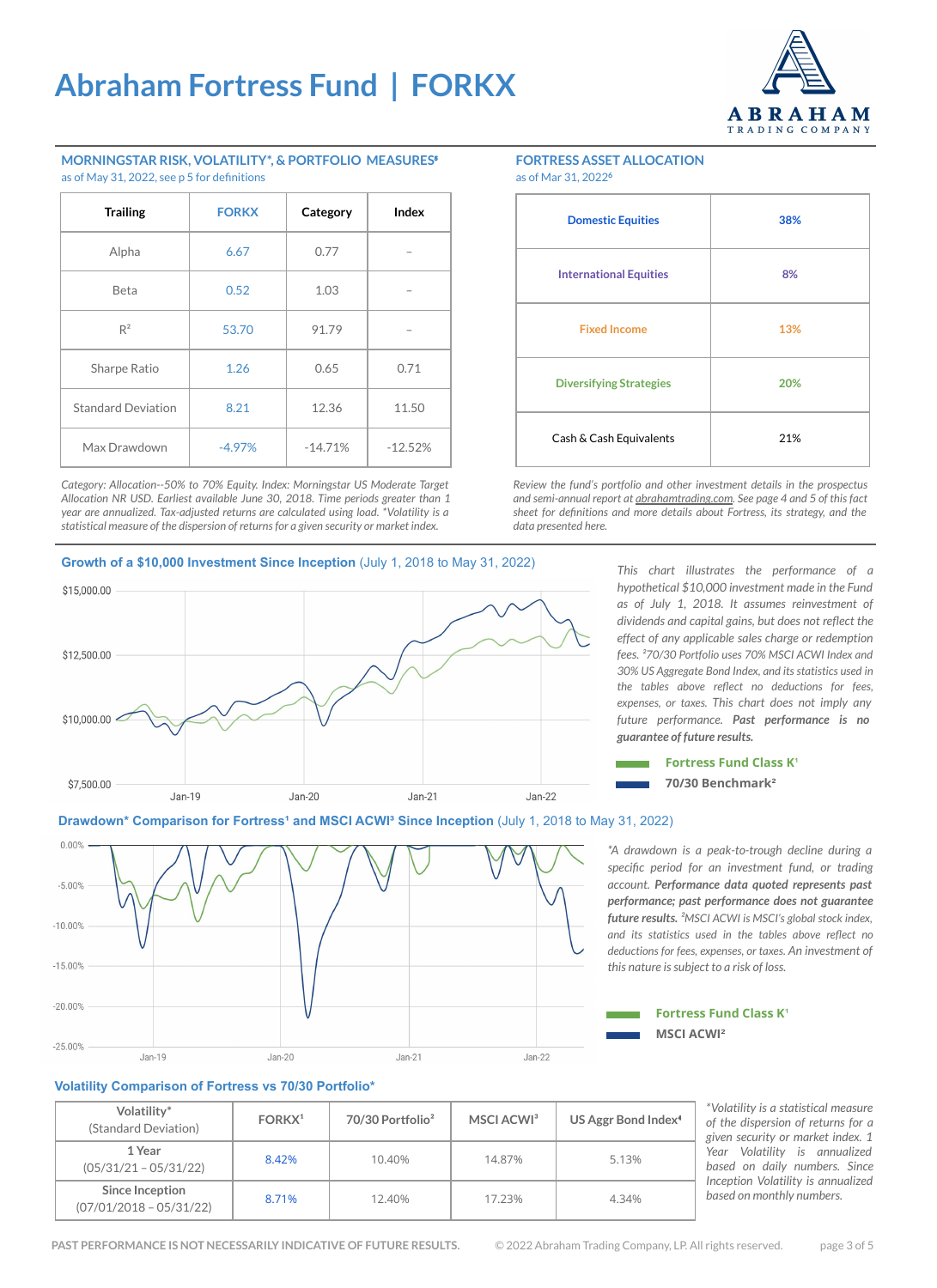

#### **PLEASE READ THE FOLLOWING CAREFULLY.**

**The fund's investment objectives, risks, charges, and expenses must be considered carefully before investing. The prospectus contains this and other important information about the investment company, and it may be obtained by calling (806) 323-8000, or visiting [www.abrahamtrading.com](http://www.abrahamtrading.com). Read it carefully before investing.** 

**Mutual fund investing involves risk; Principal loss is possible. Investments in debt securities involve credit risk and typically decrease in value when interest rates rise. Investments in lower rated and nonrated securities involve greater risk. Investments in foreign securities involve political, economic, and currency risks, greater volatility, and differences in accounting methods. Derivatives may involve certain costs and risks such as liquidity, interest rate, market, credit, management, and the risk that a position could not be closed when most advantageous. Investing in derivatives could lose more than the amount invested. The Fund may use leverage which may cause the effect of an increase or decrease in the value of the portfolio securities to be magnified and the Fund to be more volatile than if leverage was not used. The Fund invests in small and mid-cap companies, which involve additional risks such as limited liability and greater volatility than large-cap companies. Investments related to gold are considered speculative and are affected by a variety of worldwide economic, financial, and political factors. The price of gold may fluctuate sharply over short periods of time, even during periods of rising prices. Full descriptions of risk factors can be found in the fund's prospectus at this link.**

**Diversification does not assure a profit or protect against loss in a declining market. The Abraham Fortress Fund is distributed by IMST Distributors, LLC. Investment Products: Not FDIC Insured – No Bank Guarantee – May Lose Value. Distributor: IMST Distributors, LLC.** 

#### **FORTRESS FUND PORTFOLIO & BENCHMARKS**

Generally, the Fund attempts to invest in a balanced portfolio consisting of:

**Equity:** 40-60% in equities comprised of US stocks, and/or outside of the United States, and derivative instruments such as futures, options, or swaps on equity securities or equity indices

**Bonds:** 10-30% in fixed income securities, generally with greater than 5 years of remaining maturity, issued by the US government, other sovereign bonds, and any investment grade bonds

**Diversifying Strategies:** 10-30% in a diversified portfolio of trading strategies and programs managed by one or more trading advisors, including the Advisor (referred to as "Diversifying Strategies"). This is through investments in securities or derivatives–like futures, swaps, or options–either directly or indirectly through Fortress Fund Ltd, a wholly owned subsidiary of the Fund organized under the laws of the Cayman Islands (the "Subsidiary"). Also, as part of the Diversifying Strategies, the Fund through the Subsidiary will generally have a 0-10% long gold exposure through commodity linked derivatives and/or exchange-traded funds (ETFS).

Please review the prospectus for detailed information about the fund's portfolio, its fees, and its expenses. The cost of investing in the Fund may be higher than the cost of other mutual funds that invest directly in futures, forwards, or other derivative instruments. In addition to the Fund's direct fees and expenses, you will indirectly bear fees and expenses paid by the Fund and Subsidiary and by any investment program in which the Fund or the Subsidiary invest, including brokerage commissions and operating expenses. Further, any investment in an investment program or trading strategy is expected to be subject to management and performance-based fees, and over-the-counter derivatives that provide the Fund, directly or through its Subsidiary, with exposure to the Diversifying Strategies, have both direct costs and fees and indirect costs and fees.

#### **MORNINGSTAR RATINGS, DATA, & DEFINITIONS**

The Morningstar Rating™ is for the K share class only; other classes may have different performance characteristics. The Morningstar Rating for funds, or "star rating", is calculated for managed products (including mutual funds, variable annuity and variable life subaccounts, exchange-traded funds, closed-end funds, and separate accounts) with at least a three-year history. Exchange-traded funds and open-ended mutual funds are considered a single population for comparative purposes. It is calculated based on a Morningstar Risk-Adjusted Return measure that accounts for variation in a managed product's monthly excess performance, placing more emphasis on downward variations and rewarding consistent performance. The Morningstar Rating does not include any adjustment for sales loads. The top 10% of products in each product category receive 5 stars, the next 22.5% receive 4 stars, the next 35% receive 3 stars, the next 22.5% receive 2 stars, and the bottom 10% receive 1 star. The Overall Morningstar Rating for a managed product is derived from a weighted average of the performance figures associated with its three-, five-, and 10-year (if applicable) Morningstar Rating metrics. The weights are: 100% three-year rating for 36-59 months of total returns, 60% five-year rating/40% three-year rating for 60-119 months of total returns, and 50% 10-year rating/30% five-year rating/20% three-year rating for 120 or more months of total returns. While the 10-year overall star rating formula seems to give the most weight to the 10 year period, the most recent three-year period actually has the greatest impact because it is included in all three rating periods.

The Morningstar Investment Style Box reveals a fund's investment strategy. For the equity holdings in the fund's portfolio, the vertical axis shows the market capitalizations of the long stocks owned and the horizontal axis shows investment style. A darkened square in the stylebox indicates the weighted average style of the portfolio. Morningstar Risk Scores for a given time period (three, five, or 10 years) reflect the Fund's Morningstar risk score plotted on a bell curve: Monthly calculations are based on whether the Fund scores in the top 10% of its category, its risk score is considered High; if it falls in the next 22.5% Above Average; a place in the middle 35% is Average; those lower still, in the next 22.5%, are Below Average and the bottom Low. Overall Morningstar Risk Score is a weighted average of the available three, five, and 10 year Morningstar risk scores. Investments with less than three years of performance history are not rated. The Morningstar Target Risk Index family is designed to meet the needs of investors who would like to maintain a target level of equity exposure through a portfolio diversified across equities, bonds, and inflation-hedged instruments. The Morningstar Moderate Target Risk Index seeks approximately 60% exposure to global equity markets. This Index does not incorporate ESG criteria.

Ratings displayed with hollow stars represent Morningstar Extended Performance Ratings. Morningstar provides adjusted historical returns and an Extended Performance Rating for some mutual fund share classes that don't have a 1-, 3-, 5-, or 10-year performance history. These hypothetical Morningstar Ratings are based on the historical performance of the oldest share class of the fund, adjusted for fees and expenses.

**© 2022 Morningstar. All Rights Reserved. The information contained herein: (1) is proprietary to Morningstar.com and/or its content providers; (2) may not be copied or distributed; and (3) is not warranted to be accurate, complete or timely. Neither Morningstar nor its content providers are responsible for any damages or losses arising from any use of this information. Past performance is no guarantee of future results.**